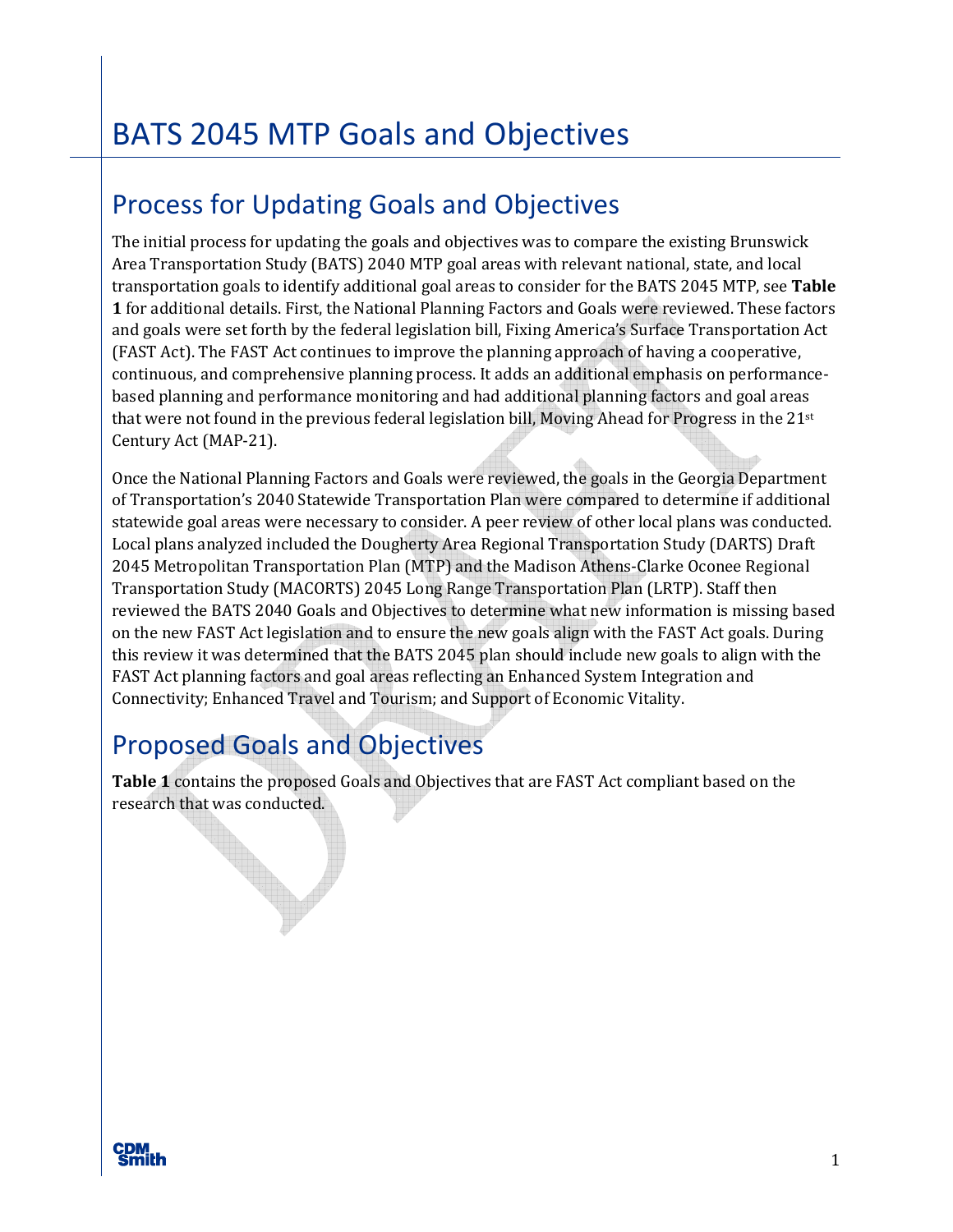| <b>Goals</b>                                              | <b>Objectives</b>                                       |
|-----------------------------------------------------------|---------------------------------------------------------|
| Increase the Safety and Security of the Transportation    | Encourage design features that enable all users a       |
| Network                                                   | convenient way to reach their destination while         |
|                                                           | minimizing conflict points among modes                  |
|                                                           | Promote Pedestrian and Bicycle safety through public    |
|                                                           | awareness                                               |
|                                                           | Support projects that aid in the event of a natural     |
|                                                           | disaster                                                |
| Support Economic Vitality, Development, and               | Efficiently utilize public resources                    |
| Competitiveness                                           | Improve access to National freight networks             |
| Enhance accessibility, mobility, and connectivity for all | Utilize Complete Streets design policies                |
| transportation modes                                      | Explore opportunities for public transportation         |
| Establish a connected multimodal transportation           | Support enhancement of facilities that provide for      |
| network that is cost effective, efficient, easily         | interconnected bicycle and pedestrian transportation    |
| accessible, and safe to all users                         | options                                                 |
|                                                           | Support facilities that use transit and other non-      |
|                                                           | motorized modes                                         |
|                                                           | Coordinate with appropriate agencies when designing     |
|                                                           | and implementing multimodal facilities                  |
| Protect the environment, promote energy                   | Emphasize enhancements to transportation facilities     |
| conservation, and improve quality of life                 | that preserve and complement natural environmental      |
|                                                           | features within the area                                |
|                                                           | Coordinate transportation and land use decisions        |
| Manage and preserve the transportation system to          | Allocate resources to maintain existing facilities in a |
| ensure long range sustainability                          | state of good repair                                    |
| Provide efficient system operation                        | Minimize congestion                                     |
|                                                           | Promote coordination among modes                        |
| Support regional economic development by improving        | Promote investments in transportation facilities that   |
| the national freight network and strengthening the        | enhance regional connectivity                           |
| ability of rural communities to access national and       | Support investments in transit facilities that provide  |
| international trade markets                               | access to tourist attractions                           |
|                                                           | Promote investments that enhance                        |
|                                                           | connection/accessibility to public airports             |
| Enhance livability and support economic vitality of the   | Support enhancing livability by addressing recurring    |
| metropolitan area, especially by enabling global          | and non-recurring congestion                            |
| competitiveness, productivity and efficiency              | Coordinate with local emergency management              |
|                                                           | agencies                                                |
|                                                           | Identify weaknesses and that impact the reliability of  |
|                                                           | the transportation network and identify mitigation      |
|                                                           | improvements                                            |

#### **Table 1: 2045 BATS MTP Proposed Goals and Objectives**

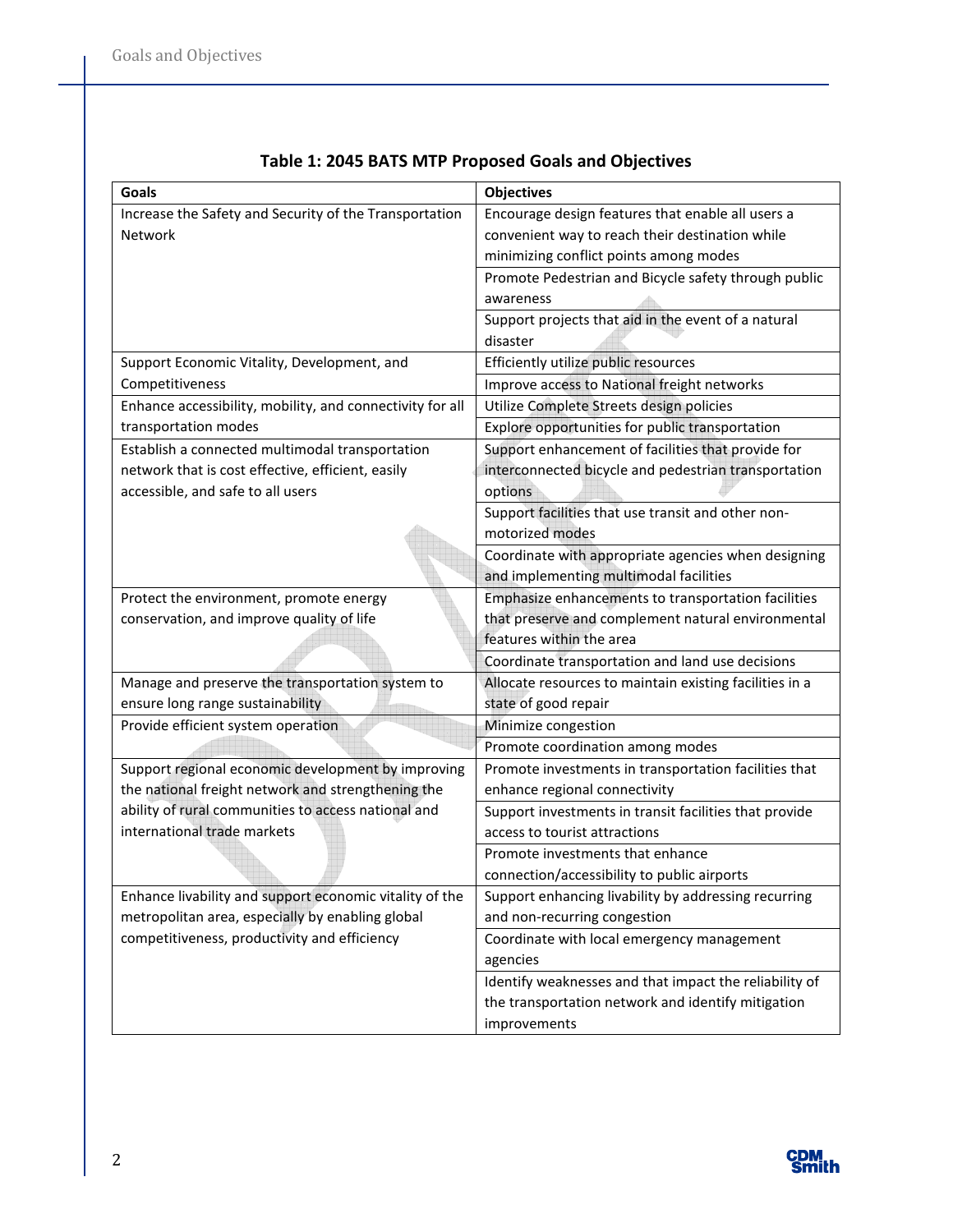# Additional Goals

During the research in establishing new goals, two other MPO plans were reviewed to see how they have addressed the new FAST Act legislation, the DARTS Draft 2045 MTP and MACORTS 2045 LRTP. **Table 2** shows the goals and objectives from these plans and the 2040 BATS for comparison to the federal and state requirements. MACORTS added additional goals focusing on Land Use and Transit that are outside of the FAST Act and State requirements.

### Next Steps

BATS may also like to add additional goals that are specific to the region. One example may be to add a goal on Disaster Preparedness given the recent hurricane occurrences in the area. During the public outreach for the MTP additional goals may arise based on feedback received from the public.

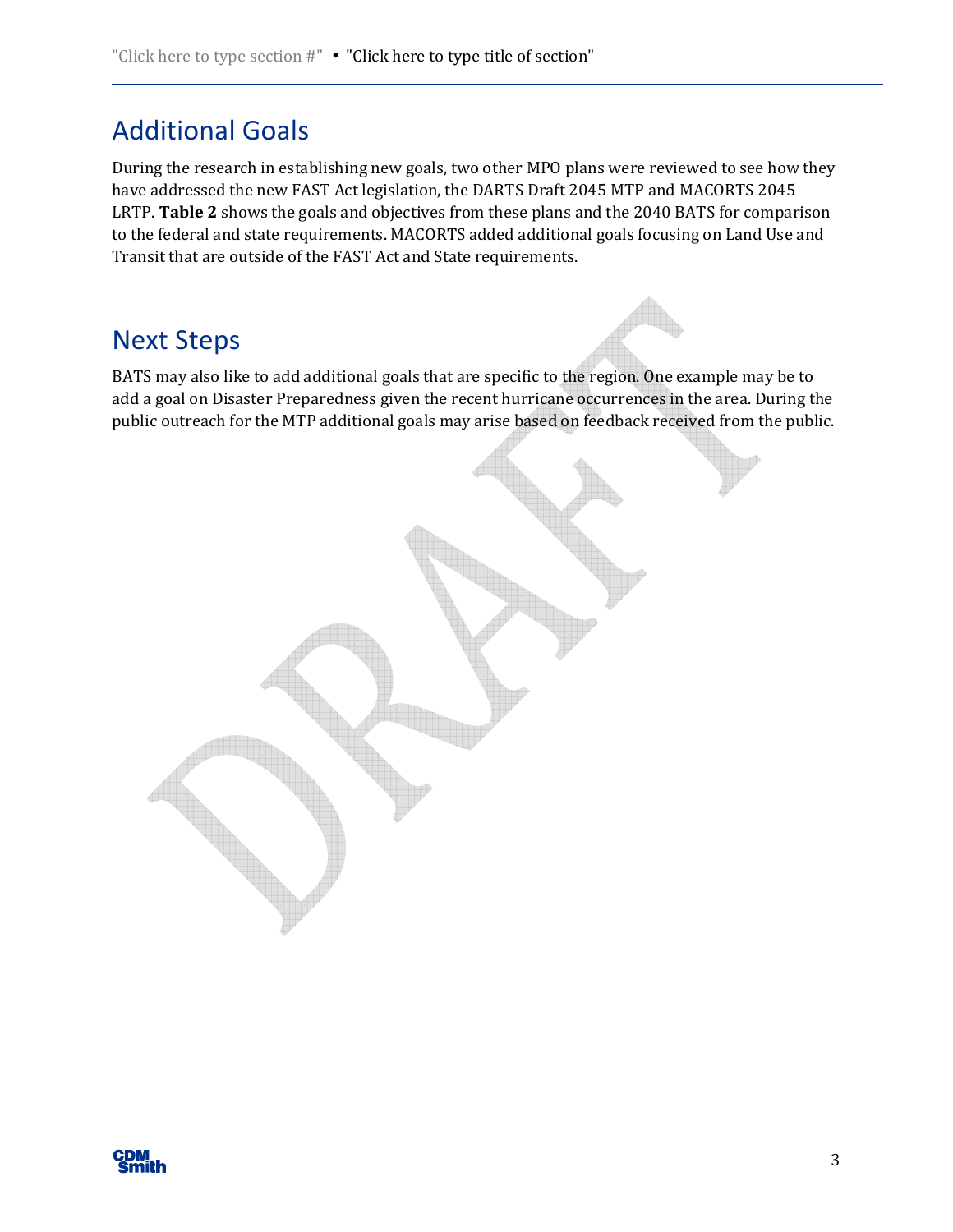

| <b>FAST Act National Planning</b><br><b>Factors</b>                                                                                                                                                                                                      | <b>FAST Act National</b><br>Goals                                                                                                                                                     | GA 2040<br><b>SWTP/2015 SSTP</b><br><b>State Goals</b>                                                                                 | <b>DARTS 2045</b><br>Goals                                                                                                                                                                                                                | <b>DARTS 2045 Objectives</b>                                                                                                                                                                                                                                                       | <b>MACORTS 2045</b><br>Goals                                                                                                                                                                  | <b>MACORTS 2045 Objectives</b>                                                                                                                                                                                                                                                                                                                                                                                                                                                                       | <b>BATS 2040 Goals</b>                                                                                                                                   | <b>BATS 2040 Objectives</b>                                                                                                                                                                                                                                                                           |
|----------------------------------------------------------------------------------------------------------------------------------------------------------------------------------------------------------------------------------------------------------|---------------------------------------------------------------------------------------------------------------------------------------------------------------------------------------|----------------------------------------------------------------------------------------------------------------------------------------|-------------------------------------------------------------------------------------------------------------------------------------------------------------------------------------------------------------------------------------------|------------------------------------------------------------------------------------------------------------------------------------------------------------------------------------------------------------------------------------------------------------------------------------|-----------------------------------------------------------------------------------------------------------------------------------------------------------------------------------------------|------------------------------------------------------------------------------------------------------------------------------------------------------------------------------------------------------------------------------------------------------------------------------------------------------------------------------------------------------------------------------------------------------------------------------------------------------------------------------------------------------|----------------------------------------------------------------------------------------------------------------------------------------------------------|-------------------------------------------------------------------------------------------------------------------------------------------------------------------------------------------------------------------------------------------------------------------------------------------------------|
| Protect and enhance the<br>environment, promote energy<br>conservation, improve the<br>quality of life, and promote<br>consistency between<br>transportation improvements<br>and State and local planned<br>growth and economic<br>development patterns. | To enhance the<br>performance of the<br>transportation<br>system while<br>protecting and<br>enhancing the<br>natural<br>environment.                                                  | Improve the<br>environment                                                                                                             | Safety/Security:<br><b>Maintain and</b><br>improve<br>transportation<br>system safety and<br>security for<br>motorists,<br>pedestrians, and<br>bicyclists.                                                                                | • Minimize frequency and severity<br>of crashes<br>• Reduce modal conflicts<br>• Prioritize transportation<br>improvements that Reduce<br>fatalities and serious injuries<br>• Utilize design strategies to Reduce<br>potential crashes                                            | <b>Safety and Security:</b><br>Ensure the Safety and<br>Security of the<br>multimodal<br>transportation system<br>for all users.                                                              | • Minimize frequency and severity<br>of vehicular crashes<br>• Reduce modal conflicts<br>• Prioritize transportation<br>improvements that reduce<br>fatalities and serious injuries<br>· Utilize design strategies to reduce<br>potential crashes                                                                                                                                                                                                                                                    | <b>Safety and Security:</b><br>Increase the safety<br>and security of the<br>Transportation<br>Network                                                   | • Encourage design features that<br>enable all users a convenient way<br>to reach their destination while<br>minimizing conflict points among<br>modes.<br>• Promote pedestrian and bicycle<br>safety through public awareness.<br>• Support projects that aid in the<br>event of a natural disaster. |
| Increase the safety of the<br>transportation system for<br>motorized and nonmotorized<br>users.<br>Increase the security of the<br>transportation system for<br>motorized and nonmotorized<br>users.                                                     | To achieve a<br>significant<br>reduction in traffic<br>fatalities and<br>serious injuries on<br>all public roads.                                                                     | Improve safety                                                                                                                         | <b>Economic Vitality:</b><br>Ensure a financially<br>balanced plan and<br>the cost of<br>transportation<br>facilities and<br>services are borne<br>by those who<br>benefit from them.                                                     | • Balance costs with revenues<br>Coordinate transportation<br>investments with existing and<br>potential regional transportation<br>systems<br>• Coordinate transportation<br>investments with land uses and<br>development<br>• Maximize the benefits of projects<br>for the cost | <b>Economic Vitality:</b><br>Support the economic<br>vitality of the region by<br>enabling local, regional,<br>and global<br>competitiveness,<br>productivity and<br>efficiency               | • Improve operating efficiency of<br>the existing infrastructure and<br>transportation systems<br>• Reduce travel time and delays<br>• Promote projects that incorporate<br>multimodal/complete street<br>elements<br>· Promote projects which provide<br>the maximum travel benefit per<br>cost                                                                                                                                                                                                     | <b>Economic Vitality:</b><br><b>Support Economic</b><br>Vitality,<br>Development, and<br>Competitiveness.                                                | • Efficiently utilize limited public<br>resources.<br>• Improve access to national freight<br>networks                                                                                                                                                                                                |
| Increase accessibility and<br>mobility of people and freight                                                                                                                                                                                             | To achieve a<br>significant<br>reduction in<br>congestion on the<br><b>National Highway</b><br>System.<br>To improve the<br>efficiency of the<br>surface<br>transportation<br>system. | <b>Relieve congestion</b><br>and improve<br>reliability<br>Improve freight<br>movement and<br>economic<br>development<br>opportunities | <b>Accessibility and</b><br><b>Mobility: Provide</b><br>a transportation<br>system that<br>affords sufficient<br>mobility to<br>accommodate the<br>travel demands of<br>Dougherty and<br>South Lee County<br>residents and<br>businesses. | • Maximize efficient mobility<br>• Ensure accessibility to<br>employment and services to meet<br>the needs of the region's<br>population<br>• Minimize delays due to congestion                                                                                                    | <b>Mobility: Maximize</b><br>mobility and<br>connectivity for both<br>people and freight,<br>while increasing<br>accessibility and<br>ensuring integration of<br>modes, where<br>appropriate. | • Encourage transit-supportive land<br>use patterns<br>• Coordinate transit route<br>development with existing and<br>potential regional transportation<br>systems<br>· Include transit accommodations in<br>future road and sidewalk<br>improvements<br>• Provide for pedestrian/bicycle<br>access to existing and proposed<br>transit routes<br>• Improve accessibility and enhance<br>the paratransit service<br>. Improve freight mobility and<br>access to freight generators and<br>attractors | Accessibility,<br>Mobility, and<br><b>Connectivity:</b><br>Enhance<br>accessibility,<br>mobility, and<br>connectivity for all<br>Transportation<br>Modes | · Utilize Complete Streets design<br>policies<br>• Explore opportunities for public<br>transportation                                                                                                                                                                                                 |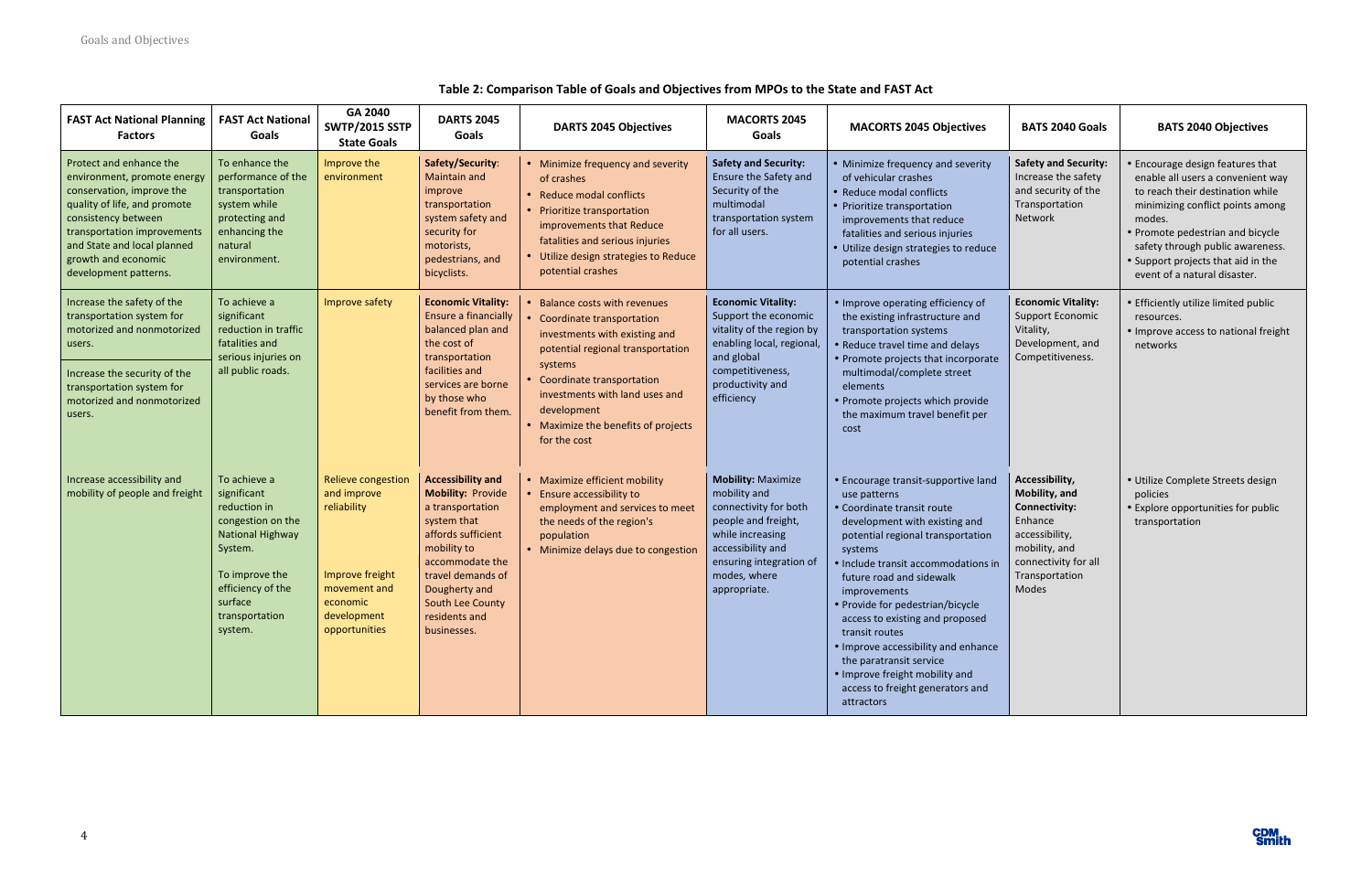| <b>FAST Act National Planning</b><br><b>Factors</b>                                                                                | <b>FAST Act National</b><br>Goals                                                                                                                                                     | GA 2040<br><b>SWTP/2015 SSTP</b><br><b>State Goals</b>                       | <b>DARTS 2045</b><br>Goals                                                                                                                                                                                                                                                                                                                                                                          | <b>DARTS 2045 Objectives</b>                                                                                                                                                                                                                     | <b>MACORTS 2045</b><br>Goals                                                                                                                                                                                            | <b>MACORTS 2045 Objectives</b>                                                                                                                                                                                                                                                                                                                                                                                                                                              | <b>BATS 2040 Goals</b>                                                                                                                                                                  | <b>BATS 2040 Objectives</b>                                                                                                                                                                           |
|------------------------------------------------------------------------------------------------------------------------------------|---------------------------------------------------------------------------------------------------------------------------------------------------------------------------------------|------------------------------------------------------------------------------|-----------------------------------------------------------------------------------------------------------------------------------------------------------------------------------------------------------------------------------------------------------------------------------------------------------------------------------------------------------------------------------------------------|--------------------------------------------------------------------------------------------------------------------------------------------------------------------------------------------------------------------------------------------------|-------------------------------------------------------------------------------------------------------------------------------------------------------------------------------------------------------------------------|-----------------------------------------------------------------------------------------------------------------------------------------------------------------------------------------------------------------------------------------------------------------------------------------------------------------------------------------------------------------------------------------------------------------------------------------------------------------------------|-----------------------------------------------------------------------------------------------------------------------------------------------------------------------------------------|-------------------------------------------------------------------------------------------------------------------------------------------------------------------------------------------------------|
| Enhance the integration and<br>connectivity of the<br>transportation system, across<br>and between modes for<br>people and freight | To achieve a<br>significant<br>reduction in<br>congestion on the<br><b>National Highway</b><br>System.<br>To improve the<br>efficiency of the<br>surface<br>transportation<br>system. | Relieve congestion<br>and improve<br>reliability                             | <b>Enhanced System</b><br><b>Integration and</b><br><b>Connectivity:</b><br>Provide a<br>multimodal<br>transportation<br>system which<br>offers cost-<br>effective<br>alternatives to the<br>automobile,<br>supports efficient<br>freight movement,<br>provides for<br>bicyclists and<br>pedestrians, and<br>encourages<br>continued use and<br>development of air<br>transportation<br>facilities. | • Maximize efficient mobility for<br>freight<br>• Encourage and provide adequate<br>facilities for the use transit and<br>non-motorized modes<br>• Maximize efficient transit service<br>• Provide a safe, interconnected,<br>multimodal network | <b>Multimodal</b><br><b>Connectivity: Provide</b><br>a connected and<br>accessible<br>transportation system<br>for all users, providing<br>safe and efficient<br>mobility options                                       | • Provide interconnected bicycle<br>and pedestrian network as viable<br>transportation options<br>• Follow recommendations in<br>adopted multimodal plans<br>• Provide for safe bicycle and<br>pedestrian access between<br>activity and residential centers<br>Encourage the planning and<br>programming of transportation<br>enhancement projects<br>Coordinate the design and<br>implementation of multimodal<br>facilities with appropriate<br>agencies and user groups | N/A                                                                                                                                                                                     | N/A                                                                                                                                                                                                   |
| Emphasize the preservation<br>of the existing transportation<br>system                                                             | To maintain the<br>highway<br>infrastructure asset<br>system in a state of<br>good repair.                                                                                            | <b>Maintain and</b><br>preserve the<br>existing<br>transportation<br>system. | <b>Environment and</b><br><b>Quality of Life:</b><br>Limit and mitigate<br>adverse<br>environmental<br>impacts associated<br>with traffic and<br>transportation<br>system<br>development<br>through facilities<br>design and system<br>management.                                                                                                                                                  | • Minimize adverse impacts to<br>environmental, historic, cultural<br>and community resources<br>• Minimize destruction of<br>environmental assets through<br>appropriate facility design                                                        | <b>Environmental and</b><br><b>Quality of Life: Provide</b><br>a sustainable<br>transportation system<br>that protects and<br>enhances the natural<br>environment and<br>improves the quality of<br>life for residents. | • Plan transportation facilities that<br>protect environmental, historic,<br>cultural, and community<br>resources.<br>• Support green infrastructure<br>initiatives<br>• Reduce traffic congestion to<br>promote improved air quality<br>• Minimize destruction of natural<br>areas due to transportation<br>facility location and/or size.<br>• Where possible, include<br>appropriate landscaping and<br>utilization of non-invasive or<br>native species.                | <b>Promote the</b><br>Environment,<br><b>Promote Energy</b><br><b>Conservation:</b><br>Protect the<br>environment,<br>promote energy<br>conservation, and<br>improve quality of<br>life | • Emphasize enhancements to<br>transportation facilities that<br>preserve and complement natural<br>environmental features within the<br>area.<br>Coordinate transportation and<br>land use decisions |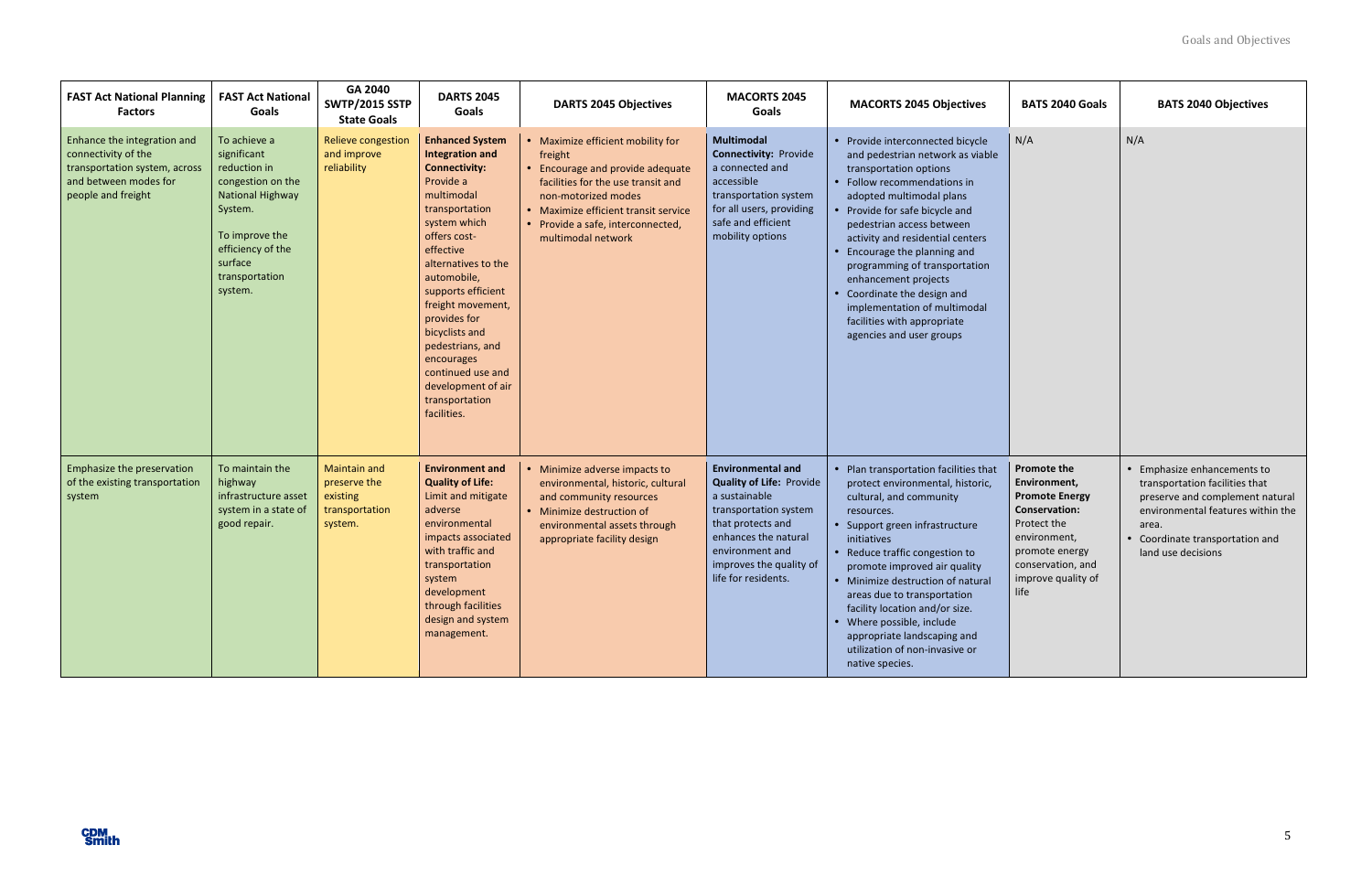

| <b>FAST Act National Planning</b><br><b>Factors</b>                                                                                                    | <b>FAST Act National</b><br>Goals                                                                                                                                                                                                                                                                                          | GA 2040<br><b>SWTP/2015 SSTP</b><br><b>State Goals</b>                                | <b>DARTS 2045</b><br>Goals                                                                                                                                                                                       | <b>DARTS 2045 Objectives</b>                                                                                                                                                                                                                                                                                                                | <b>MACORTS 2045</b><br>Goals                                                                                                                                                      | <b>MACORTS 2045 Objectives</b>                                                                                                                                                                                                                                                                                                                                                                                                  | <b>BATS 2040 Goals</b>                                                                                                                     | <b>BATS 2040 Objectives</b>                                                          |
|--------------------------------------------------------------------------------------------------------------------------------------------------------|----------------------------------------------------------------------------------------------------------------------------------------------------------------------------------------------------------------------------------------------------------------------------------------------------------------------------|---------------------------------------------------------------------------------------|------------------------------------------------------------------------------------------------------------------------------------------------------------------------------------------------------------------|---------------------------------------------------------------------------------------------------------------------------------------------------------------------------------------------------------------------------------------------------------------------------------------------------------------------------------------------|-----------------------------------------------------------------------------------------------------------------------------------------------------------------------------------|---------------------------------------------------------------------------------------------------------------------------------------------------------------------------------------------------------------------------------------------------------------------------------------------------------------------------------------------------------------------------------------------------------------------------------|--------------------------------------------------------------------------------------------------------------------------------------------|--------------------------------------------------------------------------------------|
| Promote efficient system<br>management and operation                                                                                                   | To reduce project<br>costs, promote jobs<br>and the economy,<br>and expedite the<br>movement of<br>people and goods<br>by accelerating<br>project completion<br>delays in the project<br>development and<br>delivery process,<br>including reducing<br>regulatory burdens<br>and improving<br>agencies' work<br>practices. | <b>Maintain and</b><br>preserve the<br>existing<br>transportation<br>system.          | System<br><b>Preservation and</b><br><b>Maintenance:</b><br><b>Maintain and</b><br>efficient<br>transportation<br>system within<br>Dougherty and<br><b>South Lee Counties</b><br>for residents and<br>businesses | • Maintain acceptable bridge ratings<br>• Maintain acceptable levels of<br>maintenance for roadways<br>• Maintain multimodal<br>transportation facilities at an<br>acceptable level                                                                                                                                                         | <b>System Preservation</b><br>and Maintenance:<br>Preserve and maintain<br>the existing<br>transportation system.                                                                 | • Maintain acceptable bridge<br>ratings<br>• Maintain acceptable levels of<br>maintenance for roadways.<br>· Maintain multimodal<br>transportation facilities at an<br>acceptable level                                                                                                                                                                                                                                         | Preserve the<br>Transportation<br>System: Manage<br>and preserve the<br>transportation<br>system to ensure<br>Long-Range<br>Sustainability | • Allocate resources to maintain<br>existing facilities in a state of good<br>repair |
| Improve the resiliency and<br>reliability of the<br>transportation system and<br>reduce or mitigate<br>stormwater impacts of<br>surface transportation | To maintain the<br>highway<br>infrastructure asset<br>system in a state of<br>good repair.<br>To enhance the<br>performance of the<br>transportation<br>system while<br>protecting and<br>enhancing the<br>natural<br>environment.                                                                                         | The 2040<br><b>SWTP/2015 SSTP</b><br>do not currently<br>address this<br>federal goal | System<br><b>Management and</b><br><b>Operation:</b><br>Encourage the<br>implementation of<br>TSM and TDM to<br>reduce traffic<br>congestion and<br>promote low cost<br>solutions of road<br>capacity            | • Maximize efficiency of the<br>network through optimized<br>signalization<br>• Minimize vehicular congestion<br>delays<br>• Incorporate the use of technology<br>to enhance efficiency where<br>feasible                                                                                                                                   | <b>System Management</b><br>and Operation:<br>Promote efficient<br>transportation systems<br>management and<br>operation that<br>incorporates feasible<br>technologies            | • Maximize efficiency of<br>intersections through signal<br>timing enhancements and<br>alternative design elements<br>• Minimize vehicular congestion<br>delays<br>Expand the use of Intelligent<br>Transportation Systems (ITS), and<br>other technologies where<br>feasible.                                                                                                                                                  | <b>Efficient System</b><br><b>Operation: Provide</b><br>efficient system<br>operation                                                      | • Minimize congestion<br>• Promote coordination among<br>modes                       |
| <b>Enhance travel and tourism</b>                                                                                                                      | To improve the<br>national freight<br>network,<br>strengthen the<br>ability of rural<br>communities to<br>access national and<br>international trade<br>markets, and<br>support regional<br>economic<br>development                                                                                                        | SSTP do not<br>currently address<br>this federal goal                                 | <b>Travel and</b><br>Tourism: Provide a<br>transportation<br>network that<br>enhances regional<br>accessibility for<br>travel and tourism.                                                                       | • Promote investments in<br>transportation facilities that<br>provide access to tourist<br>attractions<br>• Promote investments in<br>multimodal transportation<br>facilities that encourage use by<br>visitors<br>• Promote investments in<br>transportation facilities that<br>support/provide greater<br>accessibility to public airport | <b>Travel and Tourism:</b><br>Provide a<br>transportation network<br>that enhances regional<br>accessibility for travel<br>and tourism, and<br>promotes local tourism<br>industry | • Promote transportation initiatives   N/A<br>that enhance regional<br>connectivity<br>Support investments in<br>transportation facilities that<br>support tourism industries<br>Support investments in transit<br>facilities and service expansions<br>to facilitate visitor use of the<br>systems<br>Promote investments in<br>transportation infrastructure that<br>supports public airports in the<br><b>MACORTS region</b> |                                                                                                                                            | N/A                                                                                  |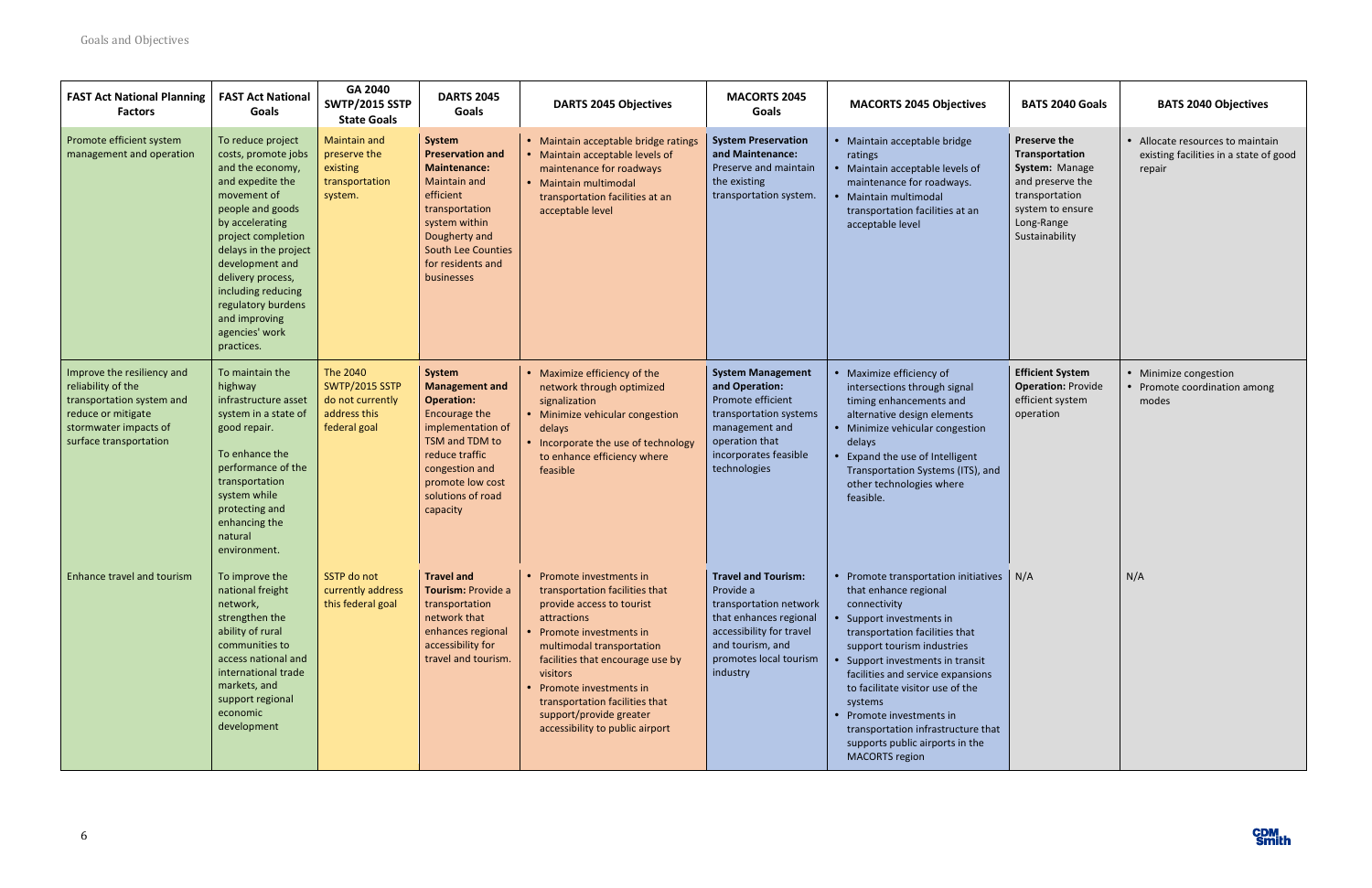| <b>FAST Act National Planning</b><br><b>Factors</b>                                                                                        | <b>FAST Act National</b><br>Goals                                           | GA 2040<br><b>SWTP/2015 SSTP</b><br><b>State Goals</b>                      | <b>DARTS 2045</b><br>Goals                                                                                                | <b>DARTS 2045 Objectives</b>                                                                                                                                                                                                                                                                                                                                                                                                                           | <b>MACORTS 2045</b><br>Goals                                                                                                                                                                                                                                         | <b>MACORTS 2045 Objectives</b>                                                                                                                                                                                                                                                                                                                                                                                                                                                                                                                                                                                                                                                    | <b>BATS 2040 Goals</b> | <b>BATS 2040 Objectives</b> |
|--------------------------------------------------------------------------------------------------------------------------------------------|-----------------------------------------------------------------------------|-----------------------------------------------------------------------------|---------------------------------------------------------------------------------------------------------------------------|--------------------------------------------------------------------------------------------------------------------------------------------------------------------------------------------------------------------------------------------------------------------------------------------------------------------------------------------------------------------------------------------------------------------------------------------------------|----------------------------------------------------------------------------------------------------------------------------------------------------------------------------------------------------------------------------------------------------------------------|-----------------------------------------------------------------------------------------------------------------------------------------------------------------------------------------------------------------------------------------------------------------------------------------------------------------------------------------------------------------------------------------------------------------------------------------------------------------------------------------------------------------------------------------------------------------------------------------------------------------------------------------------------------------------------------|------------------------|-----------------------------|
| Support economic vitality of<br>the metropolitan area,<br>especially by enabling global<br>competitiveness, productivity<br>and efficiency | To improve the<br>efficiency of the<br>surface<br>transportation<br>system. | Improve freight<br>movement and<br>economic<br>development<br>opportunities | <b>Reliability and</b><br><b>Resiliency:</b><br>Improve livability<br>and the quality of<br>the transportation<br>system. | • Maximize livability by addressing<br>recurring and non-recurring<br>congestion<br>• Promote secondary access for<br>large scale development<br>• Determine vulnerable areas that<br>impact the transportation network<br>and target investments to mitigate<br>• Coordinate with local emergency<br>management agencies<br>• Identify deficiencies in stormwater<br>infrastructure related to<br>transportation and develop<br>mitigation strategies | <b>Reliability and</b><br><b>Resiliency: Promote</b><br>transportation system<br>reliability and resiliency<br>through identification<br>of issues and<br>investments and<br>mitigate stormwater<br>impacts associated<br>with the surface<br>transportation system. | • Identify areas of vulnerability that  <br>impact reliability of the network<br>and identify mitigation<br>investments<br>• Minimize recurring and non-<br>recurring congestion delays<br>• Ensure parallel or secondary<br>access is planned for all<br>developments of regional impact<br>• Coordinate with local emergency<br>management agencies to ensure<br>reliability of evacuation routes<br>• Support investments in<br>multimodal transportation<br>options to reduce reliance on a<br>single mode of transportation<br>· Identify deficiencies in<br>stormwater infrastructure,<br>associated with surface<br>transportation, and identify<br>mitigation investments | N/A                    | N/A                         |
| N/A                                                                                                                                        | N/A                                                                         | N/A                                                                         | N/A                                                                                                                       | N/A                                                                                                                                                                                                                                                                                                                                                                                                                                                    | <b>Enhance Land Use:</b><br>Complement and<br>enhance linkages<br>between<br>transportation and<br>land use while<br>encouraging regional<br>collaboration.                                                                                                          | • Strengthen the connection<br>between land use and<br>transportation planning.<br>• Encourage land use strategies<br>that maximize the potential for<br>transit patronage and coverage.<br>Encourage coordinated local and<br>regional land use planning<br>Encourage access management to<br>preserve corridor capacity and<br>enhance safety.<br>• Support implementation of the<br>land use recommendations as set<br>forth in the Comprehensive<br>Plan(s) for Athens-Clarke County,<br>Oconee County, Madison County,<br>and Oglethorpe County.                                                                                                                             | N/A                    | N/A                         |